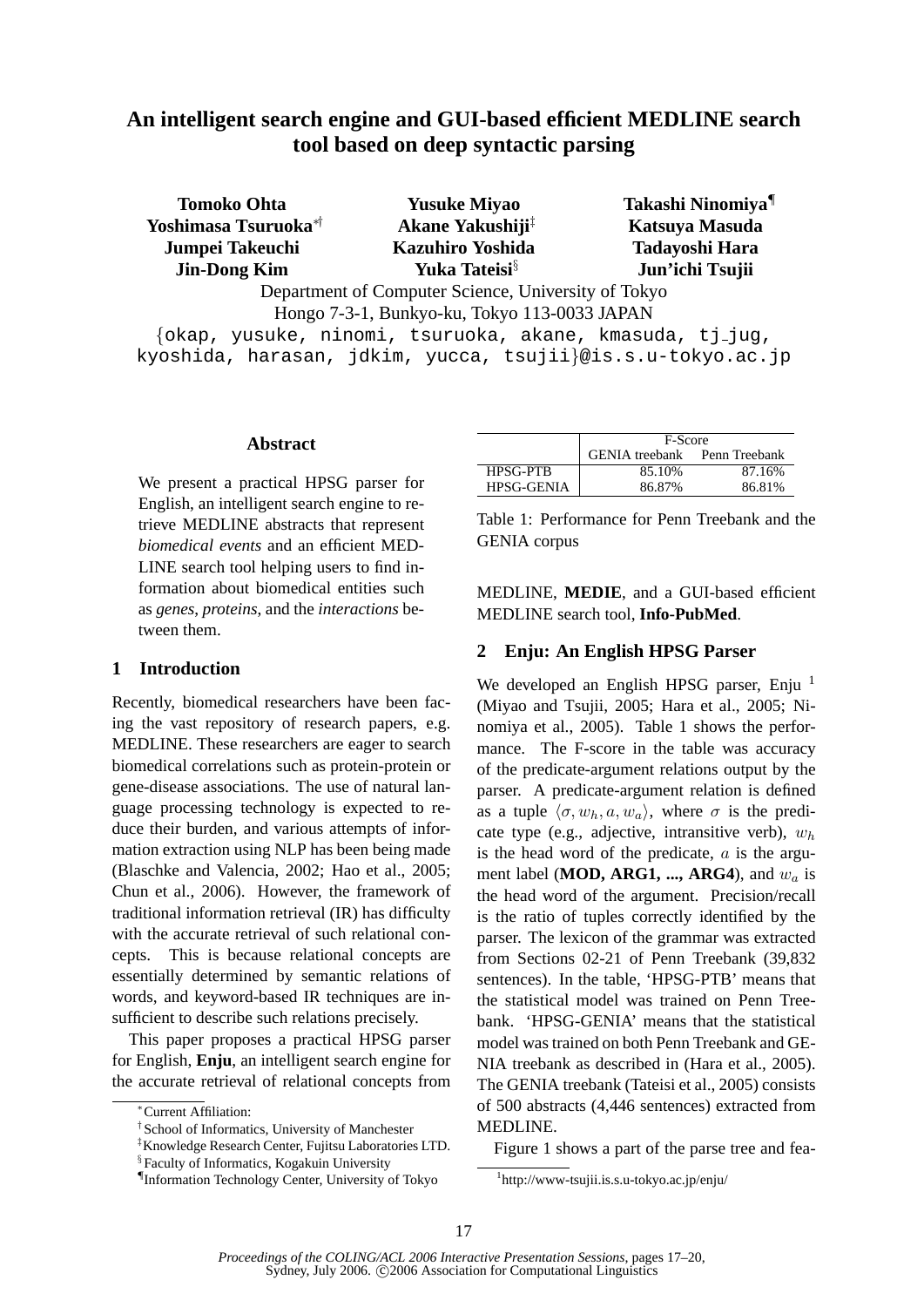

Figure 1: Snapshot of Enju

ture structure for the sentence "NASA officials vowed to land Discovery early Tuesday at one of three locations after weather conditions forced them to scrub Monday's scheduled return."

# **3 MEDIE: a search engine for MEDLINE**

Figure 2 shows the top page of the MEDIE. ME-DIE is an intelligent search engine for the accurate retrieval of relational concepts from MED-LINE<sup>2</sup> (Miyao et al., 2006). Prior to retrieval, all sentences are annotated with predicate argument structures and ontological identifiers by applying Enju and a term recognizer.

### **3.1 Automatically Annotated Corpus**

First, we applied a POS analyzer and then Enju. The POS analyzer and HPSG parser are trained by using the GENIA corpus (Tsuruoka et al., 2005; Hara et al., 2005), which comprises around 2,000 MEDLINE abstracts annotated with POS and Penn Treebank style syntactic parse trees (Tateisi et al., 2005). The HPSG parser generates parse trees in a stand-off format that can be converted to XML by combining it with the original text.

We also annotated technical terms of genes and diseases in our developed corpus. Technical terms are annotated simply by exact matching of dictionary entries and the terms separated by space, tab, period, comma, hat, colon, semi-colon, brackets, square brackets and slash in MEDLINE.

The entire dictionary was generated by applying the automatic generation method of name variations (Tsuruoka and Tsujii, 2004) to the GENA dictionary for the gene names (Koike and Takagi, 2004) and the UMLS (Unified Medical Language System) meta-thesaurus for the disease names (Lindberg et al., 1993). It was generated by applying the name-variation generation method, and we obtained 4,467,855 entries of a gene and disease dictionary.

#### **3.2 Functions of MEDIE**

MEDIE provides three types of search, **semantic search**, **keyword search**, **GCL search**. GCL search provides us the most fundamental and powerful functions in which users can specify the boolean relations, linear order relation and structural relations with variables. Trained users can enjoy all functions in MEDIE by the GCL search, but it is not easy for general users to write appropriate queries for the parsed corpus. The semantic search enables us to specify an event verb with its subject and object easily. MEDIE automatically generates the GCL query from the semantic query, and runs the GCL search. Figure 3 shows the output of semantic search for the query 'What disease does dystrophin cause?'. This example will give us the most intuitive understandings of the proximal and structural retrieval with a richly annotated parsed corpus. MEDIE retrieves sentences which include event verbs of '*cause*' and noun '*dystrophin*' such that 'dystrophin' is the subject of the event verbs. The event verb and its subject and object are highlighted with designated colors. As seen in the figure, small sentences in relative clauses, passive forms or coordination are retrieved. As the objects of the event verbs are highlighted, we can easily see what disease dystrophin caused. As the target corpus is already annotated with diseases entities, MEDIE can efficiently retrieve the disease expressions.

# **4 Info-PubMed: a GUI-based MEDLINE search tool**

Info-PubMed is a MEDLINE search tool with GUI, helping users to find information about biomedical entities such as *genes*, *proteins*, and

<sup>2</sup> http://www-tsujii.is.s.u-tokyo.ac.jp/medie/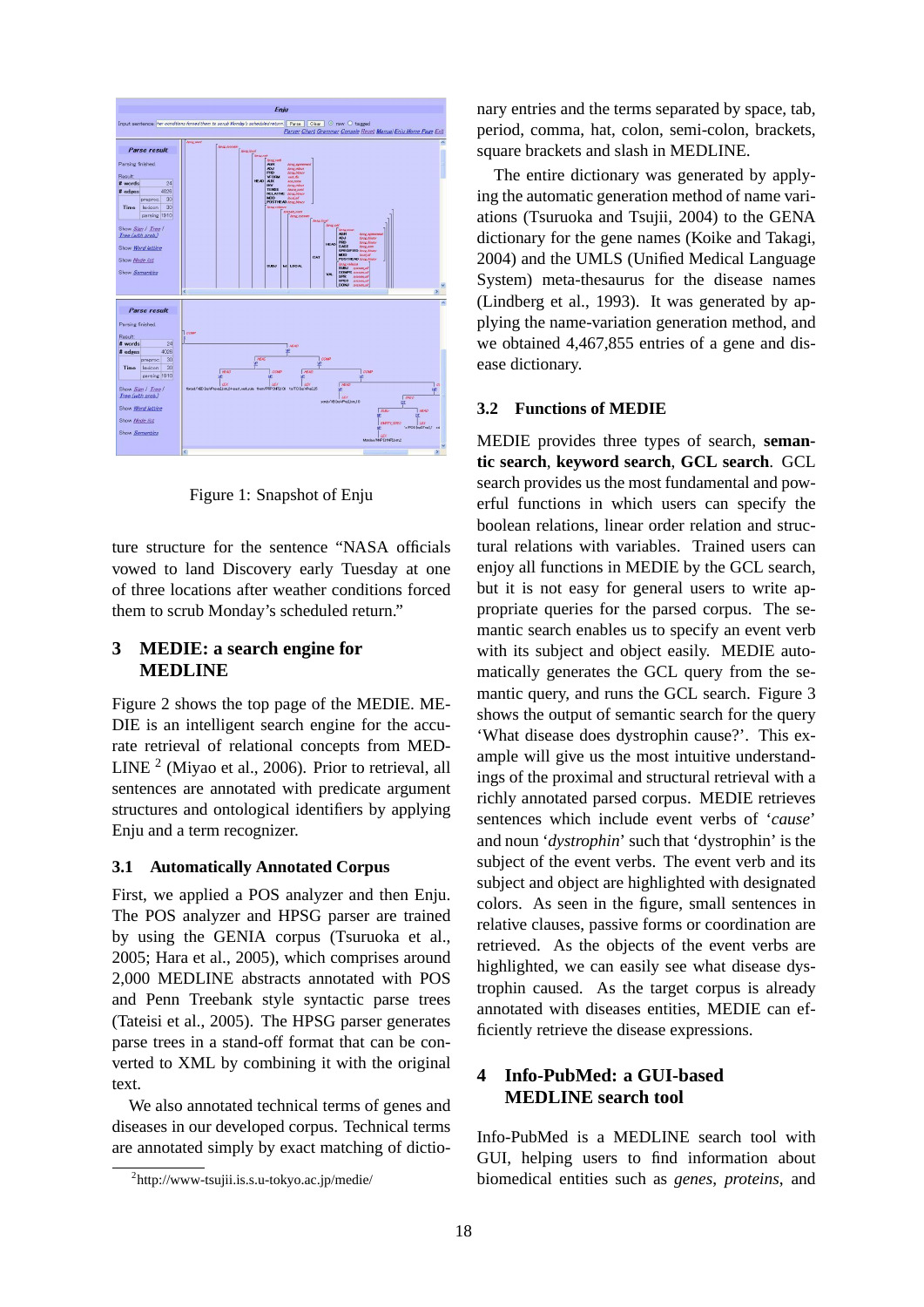

Figure 2: Snapshot of MEDIE: top page'



Figure 3: Snapshot of MEDIE: 'What disease does dystrophin cause?'

the *interactions* between them <sup>3</sup> .

Info-PubMed provides information from MED-LINE on protein-protein interactions. Given the name of a *gene* or *protein*, it shows a list of the names of other *genes/proteins* which co-occur in sentences from MEDLINE, along with the frequency of co-occurrence.

Co-occurrence of two *proteins/genes* in the same sentence does not always imply that they interact. For more accurate extraction of sentences that indicate interactions, it is necessary to identify relations between the two substances. We adopted PASs derived by Enju and constructed extraction patterns on specific verbs and their arguments based on the derived PASs (Yakusiji, 2006).



Figure 4: Snapshot of Info-PubMed (1)



Figure 5: Snapshot of Info-PubMed (2)



Figure 6: Snapshot of Info-PubMed (3)

# **4.1 Functions of Info-PubMed**

In the 'Gene Searcher' window, enter the name of a gene or protein that you are interested in. For example, if you are interested in Raf1, type "raf1" in the 'Gene Searcher' (Figure 4). You will see a list of genes whose description in our dictionary contains "raf1" (Figure 5). Then, drag

<sup>3</sup> http://www-tsujii.is.s.u-tokyo.ac.jp/info-pubmed/